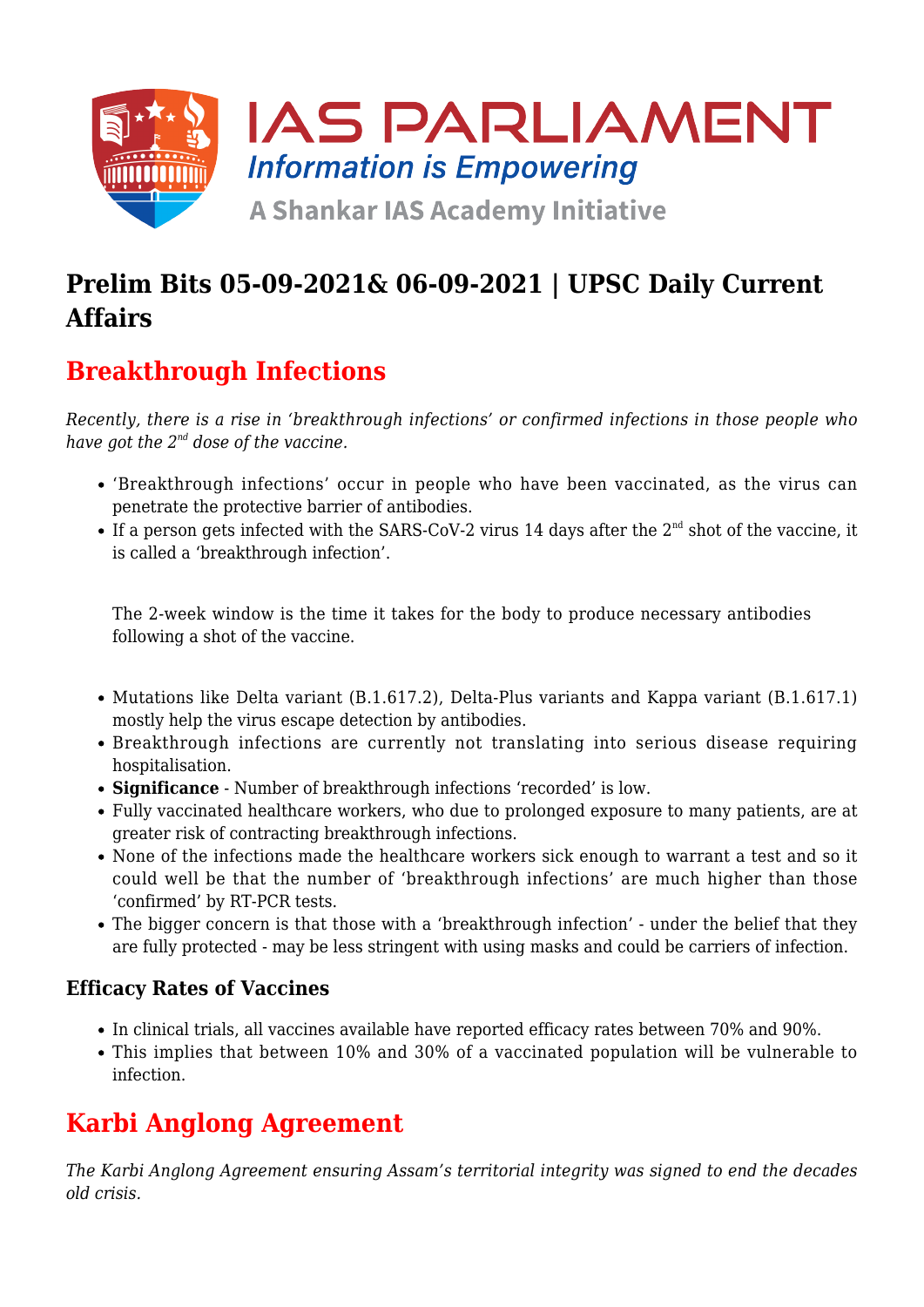- This Agreement will ensure greater devolution of autonomy to the Karbi Anglong Autonomous Council (KAAC).
- [KAAC is an autonomous district council in Assam for development and protection of tribals of Karbi Anglong and West Karbi Anglong district.]
- It proposed to notify Karbi as the official language of KAAC. But English, Hindi & Assamese will continue to be used for official purposes.
- A Special Development Package of Rs. 1000 crores over 5 years will be given by the Union Government and Assam Government to undertake specific projects for the focussed development of KAAC areas.
- The Agreement provides for rehabilitation of cadres of the Karbi armed groups, who have agreed to renounce violence and join the peaceful democratic process as established by law of the land.
- Assam Government shall set up a Karbi Welfare Council for focussed development of Karbi people living outside KAAC area.
- The Consolidated Fund of the State will be augmented to supplement the resources of KAAC.

## **Eklavya Model Residential School (EMRS)**

- They were started by the Ministry of Tribal Affairs (MoTA) in 1997-98 to impart quality education to Scheduled Tribes (STs) children in remote areas.
- The schools focus not only on academic education but on the all-round development of the students.
- This will enable the children to avail of opportunities in high and professional educational courses and get employment in various sectors.
- Each school will cater to 480 students from Class VI to XII.
- National Education Society for Tribal Students (NESTS), an autonomous organization has been set up under the MoTA to establish and manage these Schools across the country.
- Eklavya schools will be on par with Navodaya Vidyalaya and will have special facilities for preserving local art and culture besides providing training in sports and skill development.
- **Funding** Grants were given for construction of schools and recurring expenses to the State Governments under Grants under Article 275 (1) of the Constitution.
- **Target** As per EMRS Guidelines of 2010, at least one EMRS is to be set up in each Integrated Tribal Development Agency (ITDA) / Integrated Tribal Development Project (ITDP) having 50% ST population.
- By 2022, every block with more than 50% ST population and at least 20,000 tribal persons will have an EMRS.

#### **Eklavya Model Day Boarding Schools (EMDBS)**

- These schools will be set up in the areas were density of ST population is higher in identified Sub-Districts (**90% or more**).
- EMDBS will be set up on an experimental basis for providing additional scope for ST Students seeking to avail school education **without residential facility**.

## **Future of El Niño and La Niña**

*A study simulated the El Niño-Southern Oscillation (ENSO) using South Korea's supercomputer Aleph.*

El Niño and La Niña are the two natural climate phenomena occurring across the